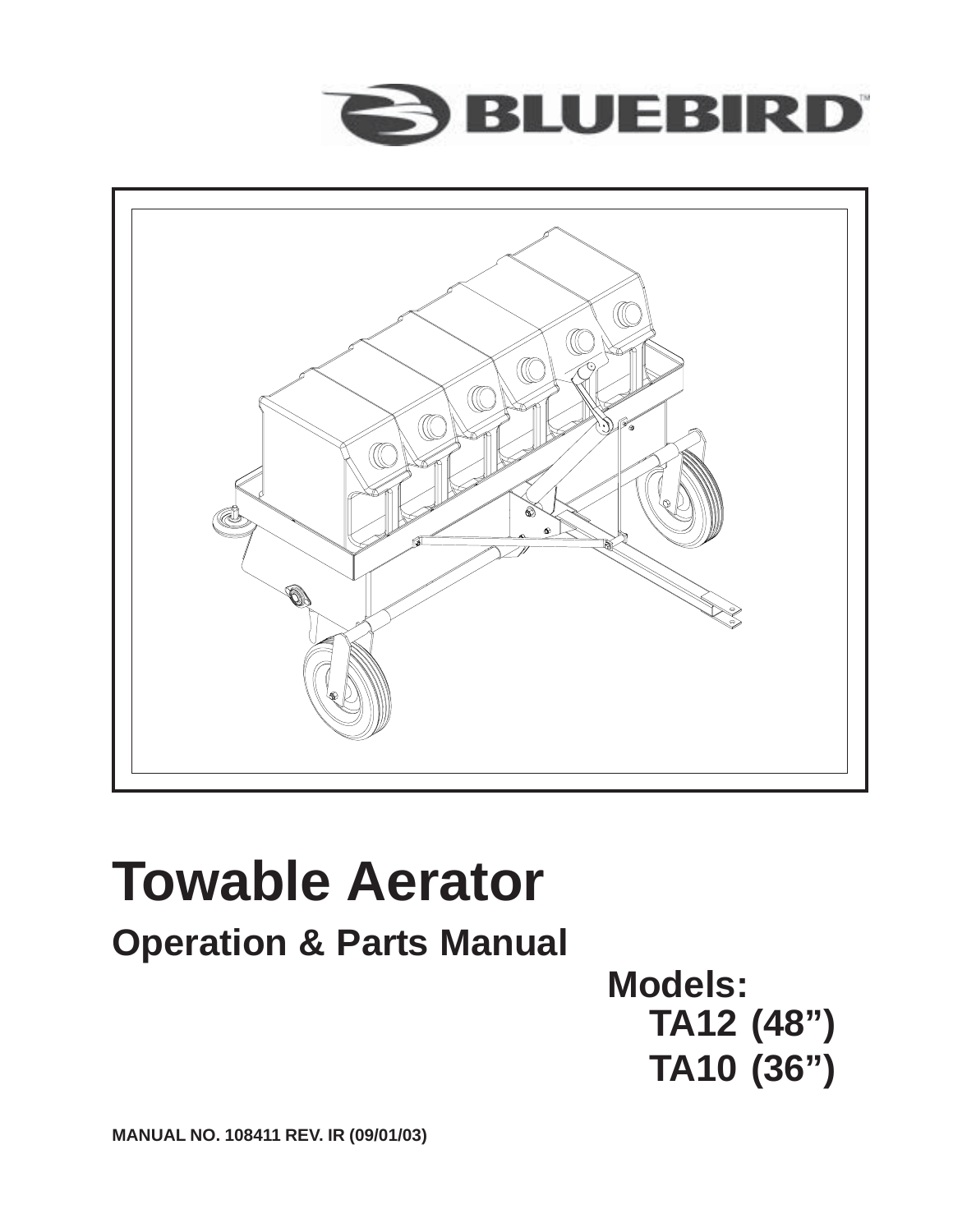©2003 BlueBird International. All rights reserved. Beatrice, NE - Printed U.S.A.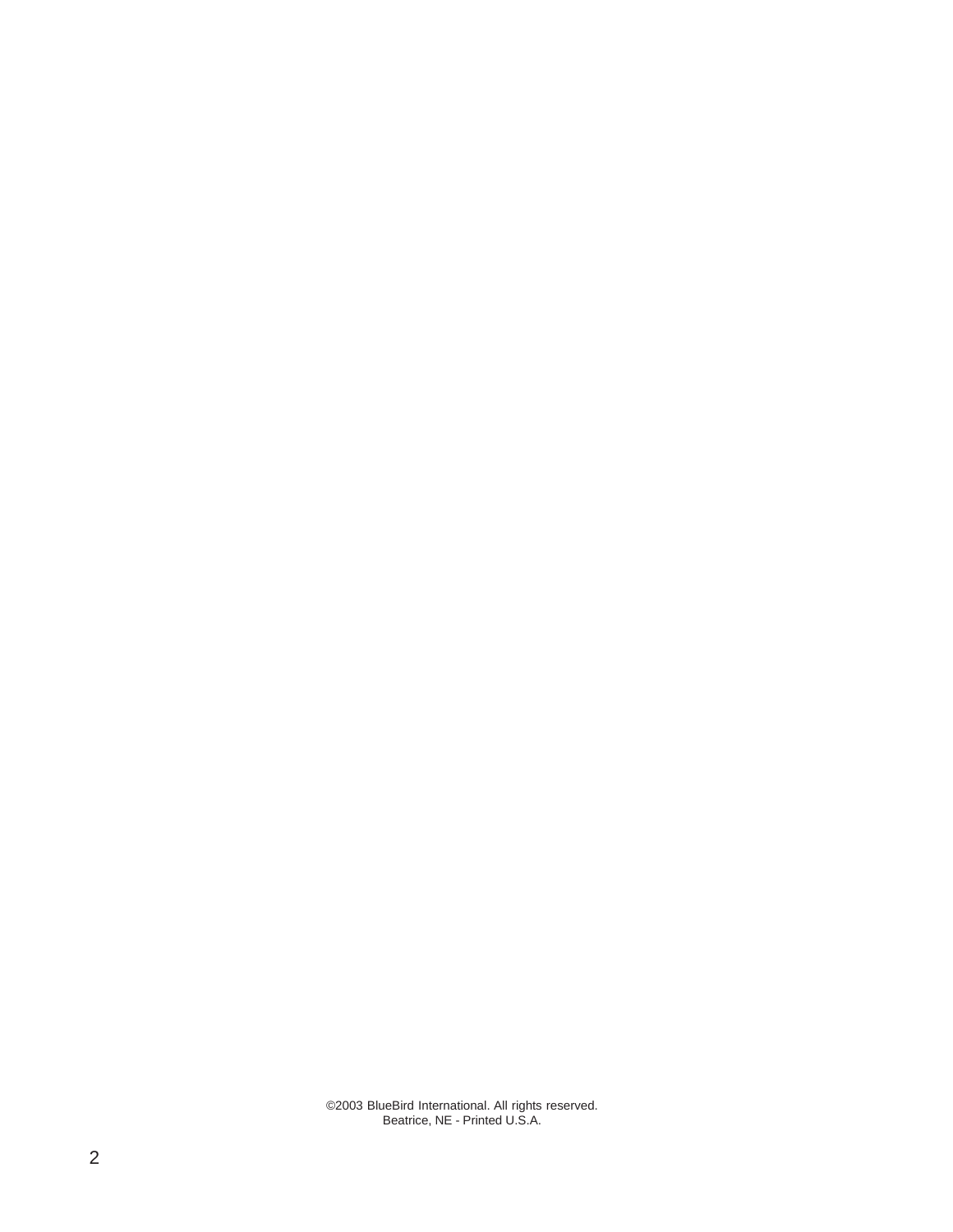## **ASSEMBLY**

Congratulations! You have just purchased the BlueBird Towable Aerator - a precision-engineered product designed to provide maximum aeration performance and flexibility. Only a few simple steps are required to fully assemble the aerator. Please read these instructions before beginning assembly. Assembly by two people is recommended. If you have questions, please contact your BlueBird dealer or distributor.

## **TOOLS REQUIRED:**

2 each 3/4" wrenches 1 each 9/16" deep-well socket 1 each 9/16" wrench 2 each 1/2" wrenches

#### **PARTS INCLUDED:**

- Bolts: 1 each 5/16-18 x 3 4 each 3/8-16 x 1, Gr. 5 1 each 1/2-13 x 3 1/2, Gr. 5 1 each 3/8-16 x 1 3/4, Gr. 5 2 each 5/16-18 x 1, carriage Nuts: 3 each 5/16-18, nyloc 1 each 1/2-13, nyloc 5 each 3/8-16, nyloc Bushing: 5/8" x 9/16" Washers: 2 each 1/2", flat
	- 6 each 3/8", flat 2 each 5/16", flat

# Tow bar (1)

Jack (1)

Tie bar (2) (used only on the TA12, 48" model)



**FIGURE 1**

1. Check to see that all bolts, washers and nuts are included in the plastic bag. Check for any signs of damage that may have occurred during shipment.



#### **FIGURE 2**

2. Tip aerator onto its back edge and install jack lift assembly. Install 5/8" x 9/16" bushing in hole "B" near end of the jack assembly before inserting into frame mount. Slide lift jack assembly between the two frame mount brackets and align frame mount hole "A" with lift assembly hole. See Figure 2.



**FIGURE 3**

3. Install 1/2" x 3" bolt and washer through frame mount and jack assembly. Add 1/2" lock nut with washer and tighten. See Figure 3.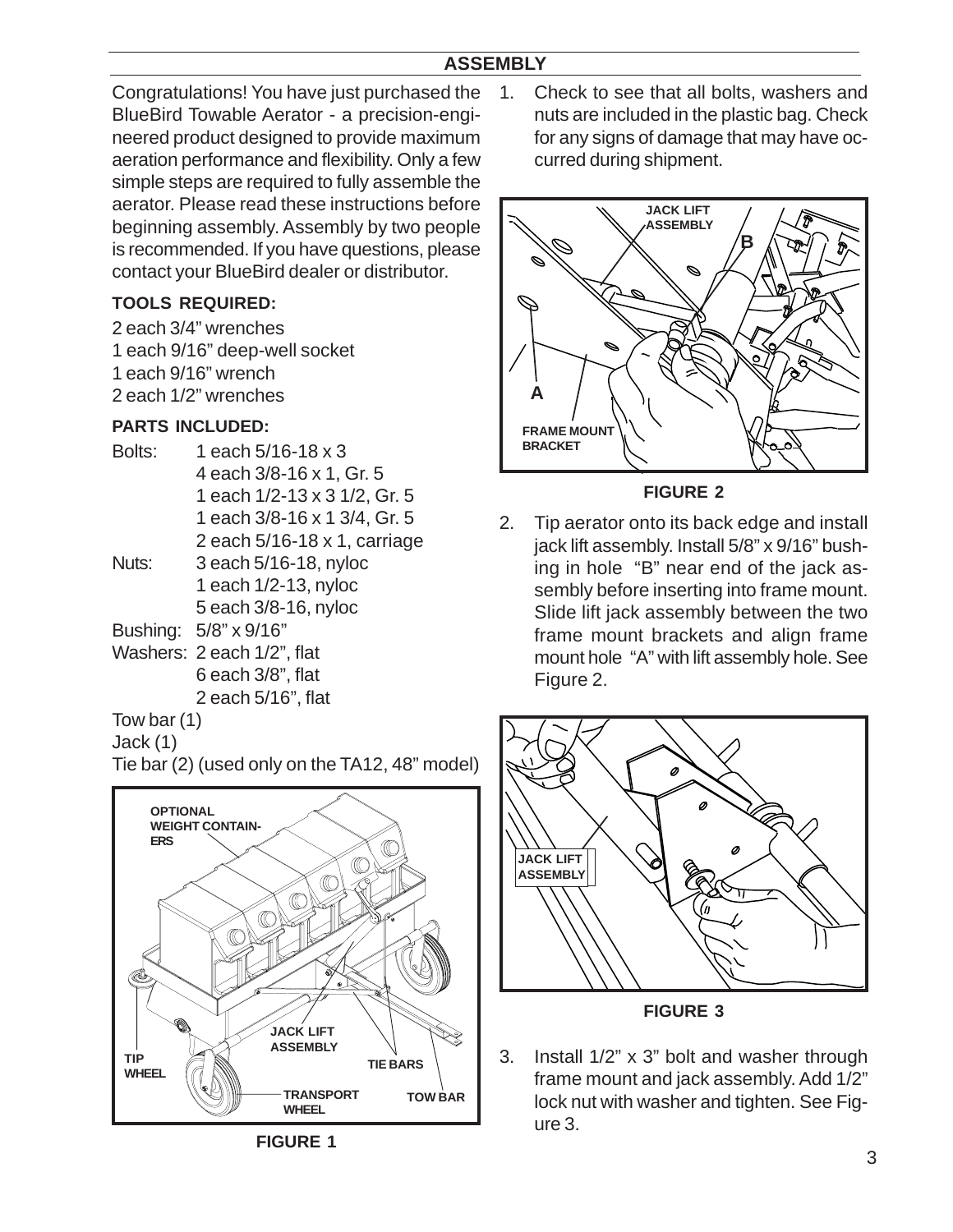4. Align jack lift assembly hole "B" with clearance holes in frame and attach jack assembly to bracket on axle using 3/8" x 1 1/2" bolt and 3/8" washers and lock nut. See Figure 4.



**FIGURE 4**

- 5. Tighten the 1/2" bolt and 3/8" bolt securely. The 3/8" bolt will require the use of a 9/16" deep-well socket wrench to tighten.
- 6. Install tow bar by sliding bracket into frame mount and aligning holes. See Figure 5.



**FIGURE 5**

7. Insert four 3/8" x 1" bolts, four washers placed on outside of frame and four 3/8" lock nuts. Tighten securely with socket wrench. See Figure 5.



#### **FIGURE 6**

7. Attach the tie bars to the aerator bed and to the tow bar as seen in Figure 6. (48" model only.)



### **FIGURE 7**

8. Test the operation of jack lift assembly by raising transport wheels to highest position prior to tipping aerator into operating position. Lower transport wheels fully before tipping aerator.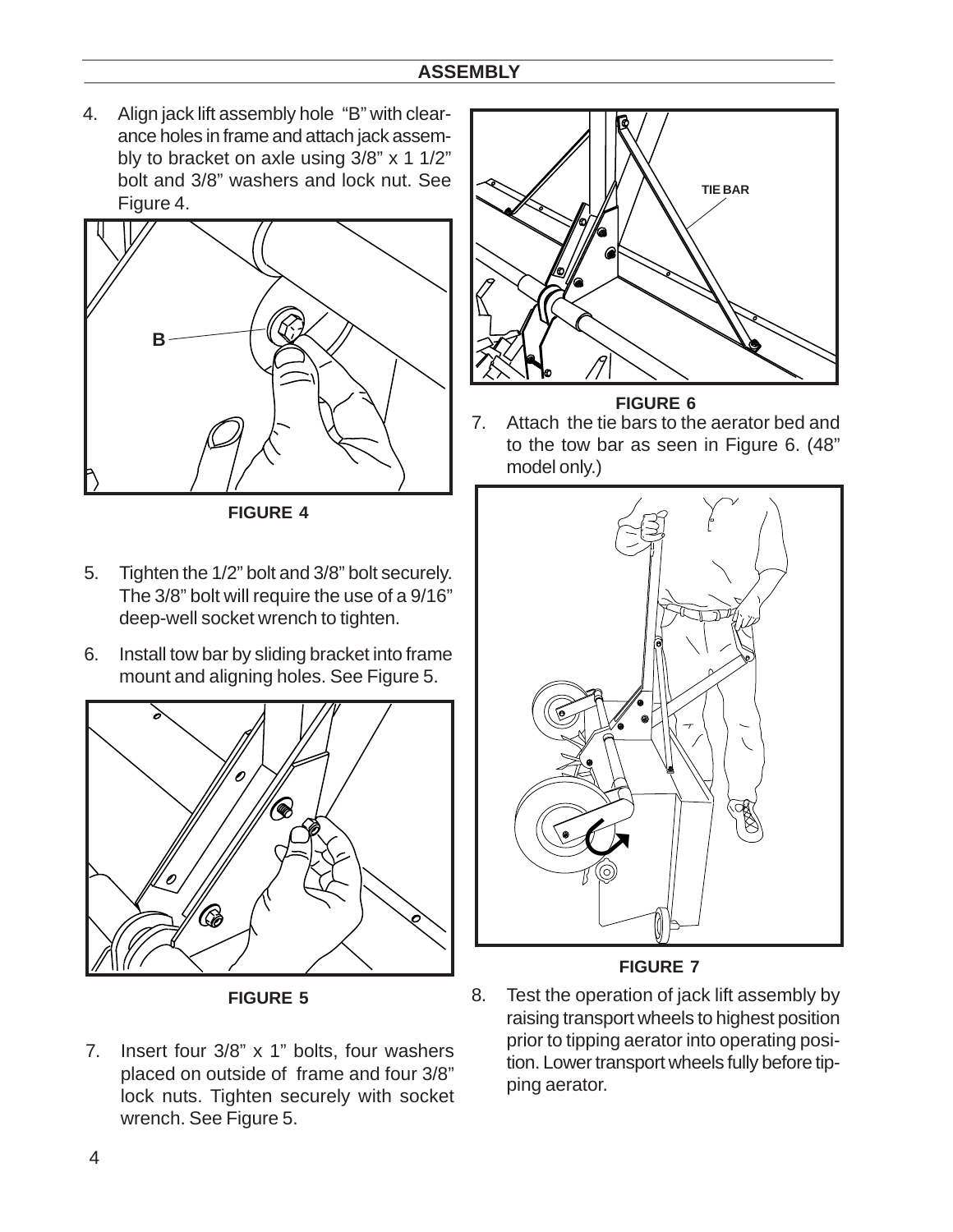# **ASSEMBLY**

# **CAUTION!**

The wheels should be fully extended or fully retracted. **NEVER** operate with wheels partially retracted, damage to the jack could result.

9. Add a small amount of oil to the lift jack. See Figure 8. Oil should be added after every 25 hours of operation and after washing unit.



**FIGURE 9**



**FIGURE 8**

10. Before removing aerator from tractor and storing, lower the kick stand (48" model only).

**NOTE:** Park unit on a hard flat surface before lowering kick stand.



# **WARNING!**

Failure to lower kickstand before detaching unit from tractor may cause unit to tip backwards quickly, causing personal injury (48" unit only).



# **CAUTION!**

Always raise the kickstand before towing the unit. Towing with kickstand down will damage the unit (48" unit only).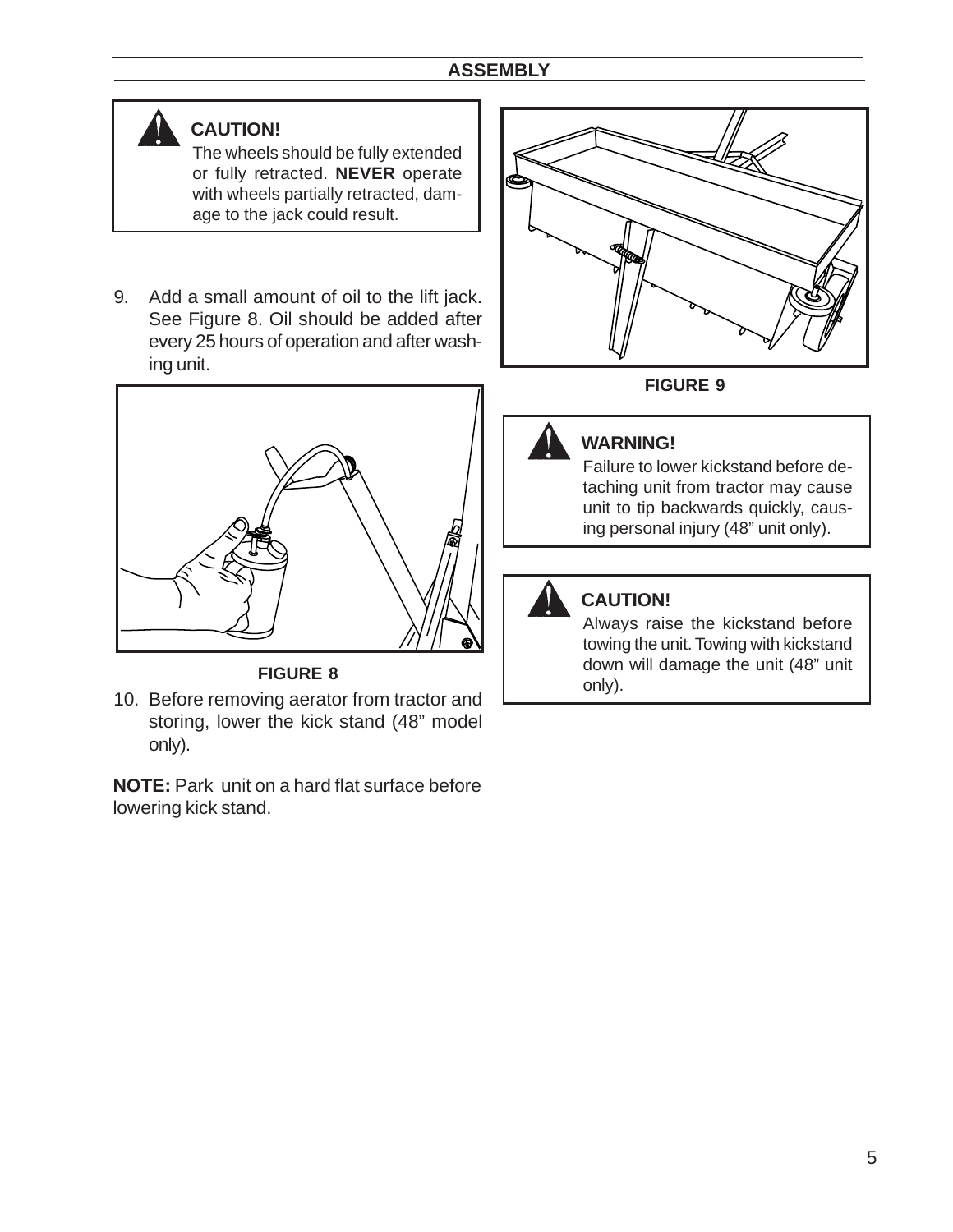When replacing worn or damaged tines, use included washers and torque to 15 ft./lbs.

Weights may be added into pan to increase depth of ground penetration up to the limits shown in the specification section. Secure weights into the pan if used on rough ground or on angled surface.

Remove weights from pan before unhooking aerator from tractor.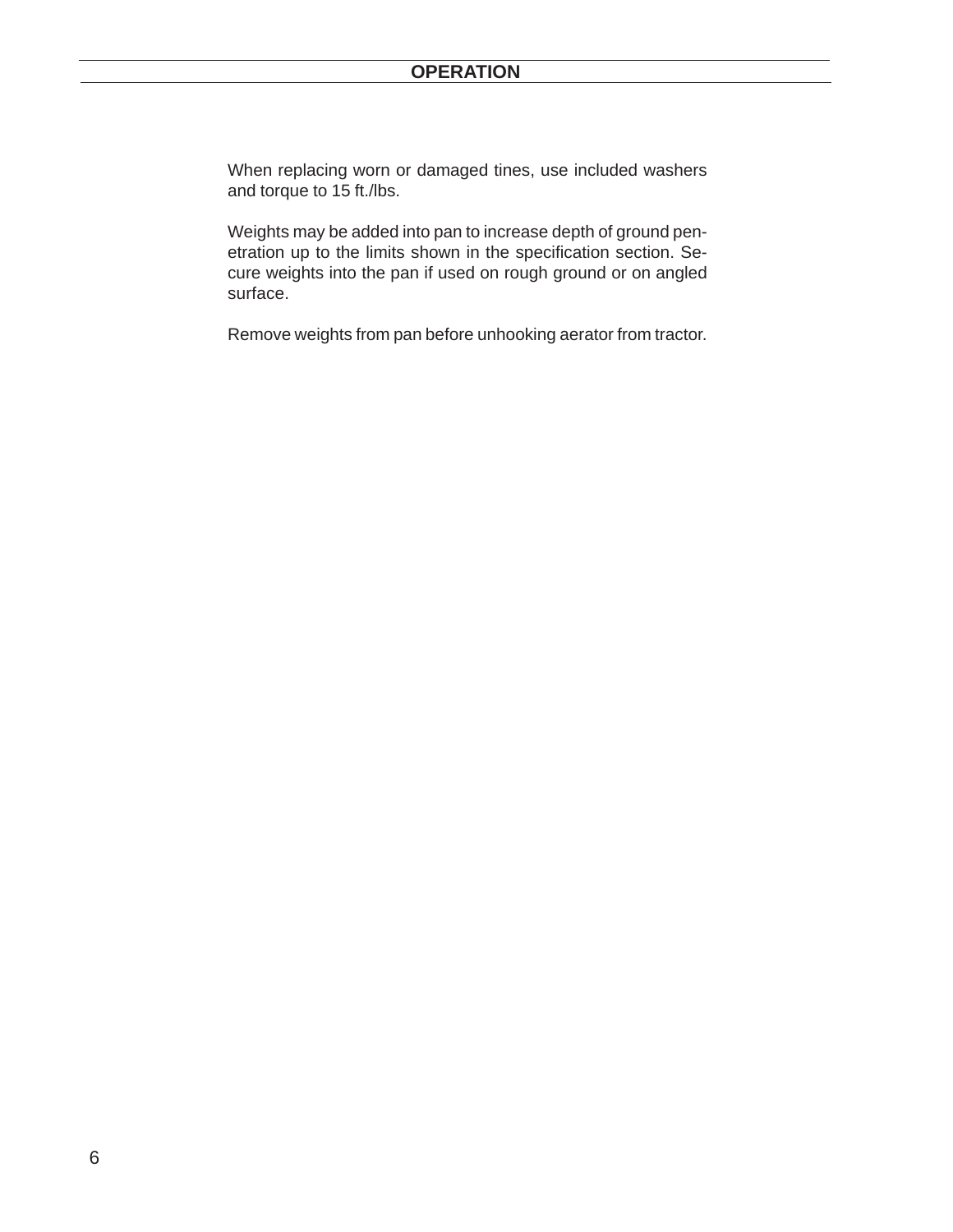**36" MODEL:**

Maximum weight in pan - 300 lbs. Empty weight: 190 lbs. Minimum horsepower of towing vehicle - 16 H.P. Check tine bolts - every 25 hours. (Torque to 15 ft/lbs.) Lubricate wheels - every 100 hours. Lubricate lift jack - every 25 hours. Aerating pattern: 4 3/8" x 7"

### **48" MODEL:**

Maximum weight in pan - 375 lbs. Empty weight: 222 lbs. Minimum horsepower of towing vehicle - 18 H.P. Check tine bolts - every 25 hours. (Torque to 15 ft/lbs.) Lubricate wheels - every 100 hours. Lubricate lift jack - every 25 hours. Width: 58 1/2" Length: 56 1/3" Aerating pattern: 4 3/4" x 7"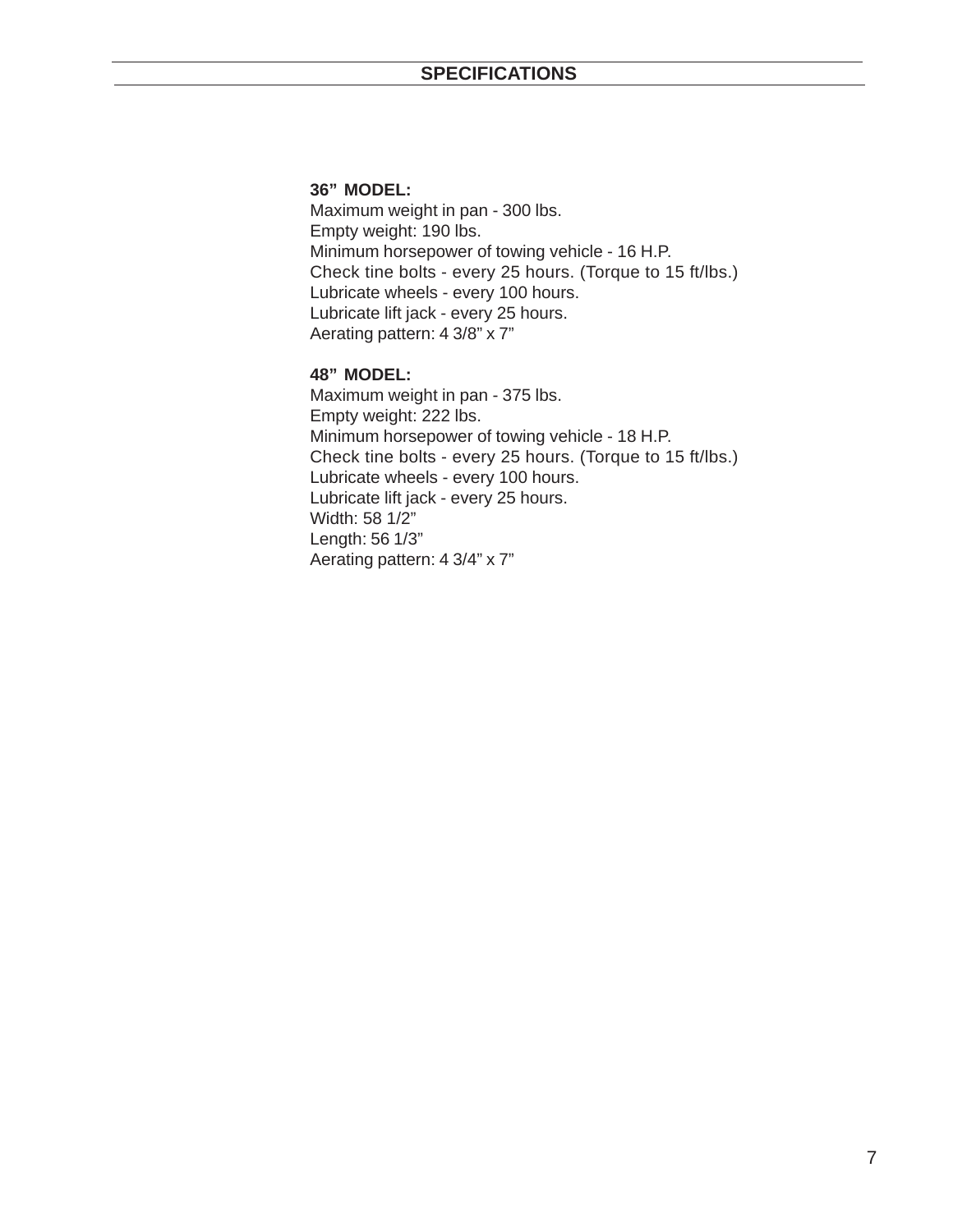**TA12 (48")**

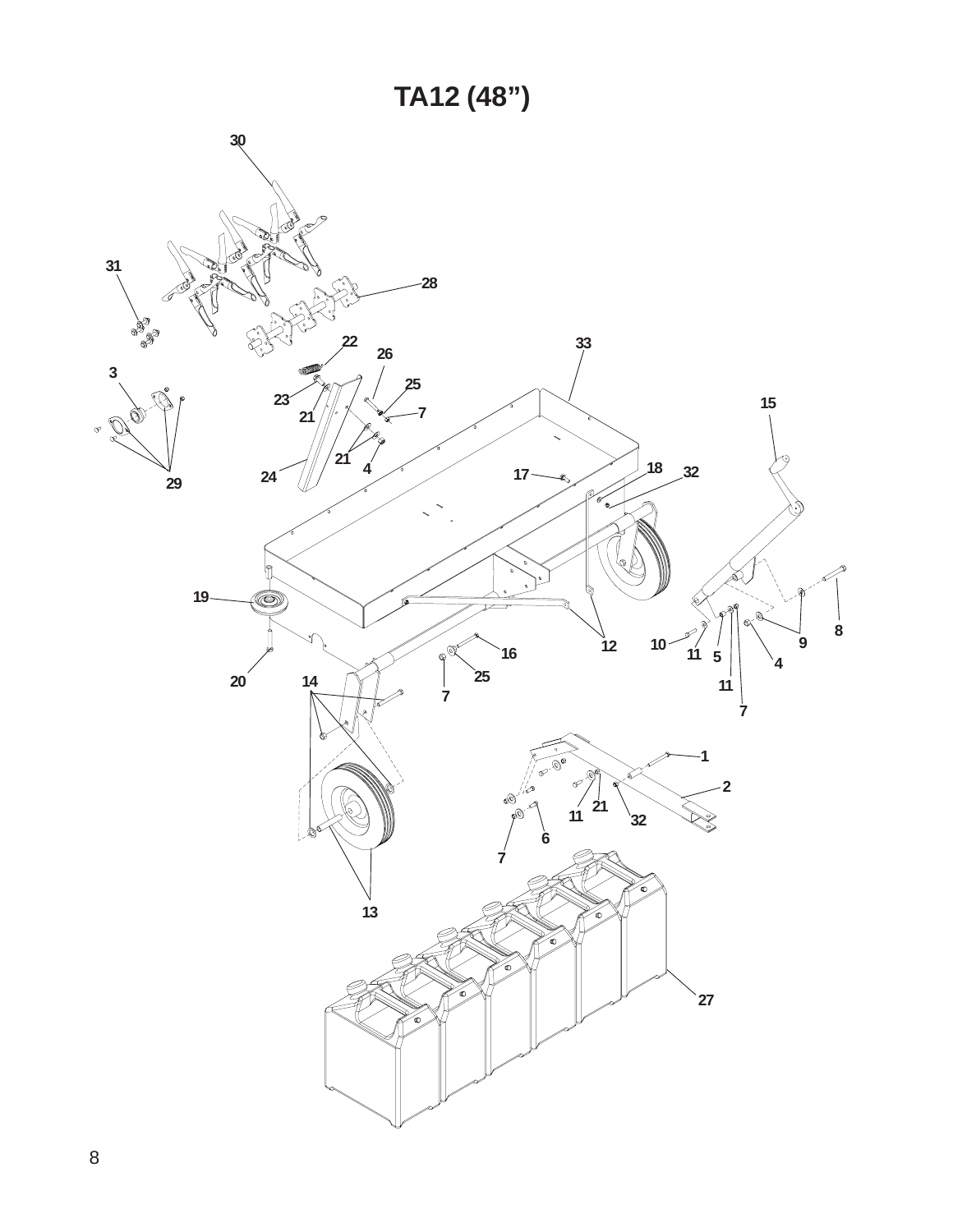# **TA12 (48")**

# **ITEM PART NO. QTY. DESCRIPTION**

|                          | 1  990553  1  HCS 5/16-18 X 3, GR5              |
|--------------------------|-------------------------------------------------|
| 2  108428  1  TONGUE     |                                                 |
|                          | 3  0317  4  BEARING W/LOCKING COLLAR            |
|                          | 4  101331  4  NUT, 1/2-13, NYLOC                |
|                          | 5  7101  1  AXLE PIVOT BUSHING                  |
|                          | 6  990563  4  HCS 3/8-16 X 1 GR5                |
|                          | 7  976979  7  NUT, 3/8-16, NYLOC                |
|                          | 8  108370  1  HCS 1/2-13 X 3 1/2, GR5           |
|                          | 9  990550  2  WASHER, 1/2                       |
|                          | 10  990730  1  HCS 3/8-16 X 1 3/4, GR5          |
|                          | 11  990517  6  WASHER, 3/8                      |
| 12  109175  2  TIE BAR   |                                                 |
|                          | 13  7562  2  WHEEL, 12" X 3" W/ROLLER BEARING   |
|                          | 14  7566  2  BOLT KIT FOR WHEEL                 |
| 15  108422  1  JACK      |                                                 |
|                          | 16  102754  1  HCS 3/8-16 X 3 1/2, GR8          |
|                          | 17  990208  2  RHSNB 5/16-18 X 1                |
|                          | 18  990692  2  WASHER, 5/16                     |
|                          | 19  7563  2  TILT WHEEL                         |
|                          | 20  101572  2  HBS 1/2-13 X 3, GR5              |
|                          | 21  104864  3  WASHER, 7/16                     |
| 22  106850  1  SPRING    |                                                 |
|                          | 23  990622  1  FLANGE HEAD BOLT, 1/2-13 X 1 1/4 |
| 24  108727  1  KICKSTAND |                                                 |
|                          | 25  990613  2  NUT, 3/8-16, WHIZLOCK, GR5       |
|                          | 26  990629  1  HCS 3/8-16 X 2 1/4, GR5          |
|                          | 27  109297  1  WATER TANKS (SET OF 6)           |
| 28  109296  2  ROTOR     |                                                 |
|                          | 29  5786  4  STAMPING KIT, FOR 1" BEARING       |
|                          | 30  109294  2  TINE SET (20 TINES)              |
|                          | 31  109295  2  FASTENER KIT, ONE ROTOR          |
|                          | 32  990717  3  NUT, 5/16-18, NYLOC              |
| 33  108417  1  FRAME     |                                                 |
|                          | 108413 1  DECAL, TA12 AERATOR (NOT SHOWN)       |
|                          | 108429 2  DECAL, INSTRUCTIONS (NOT SHOWN)       |
|                          | 8338  2  DECAL, LOGO 15" (NOT SHOWN)            |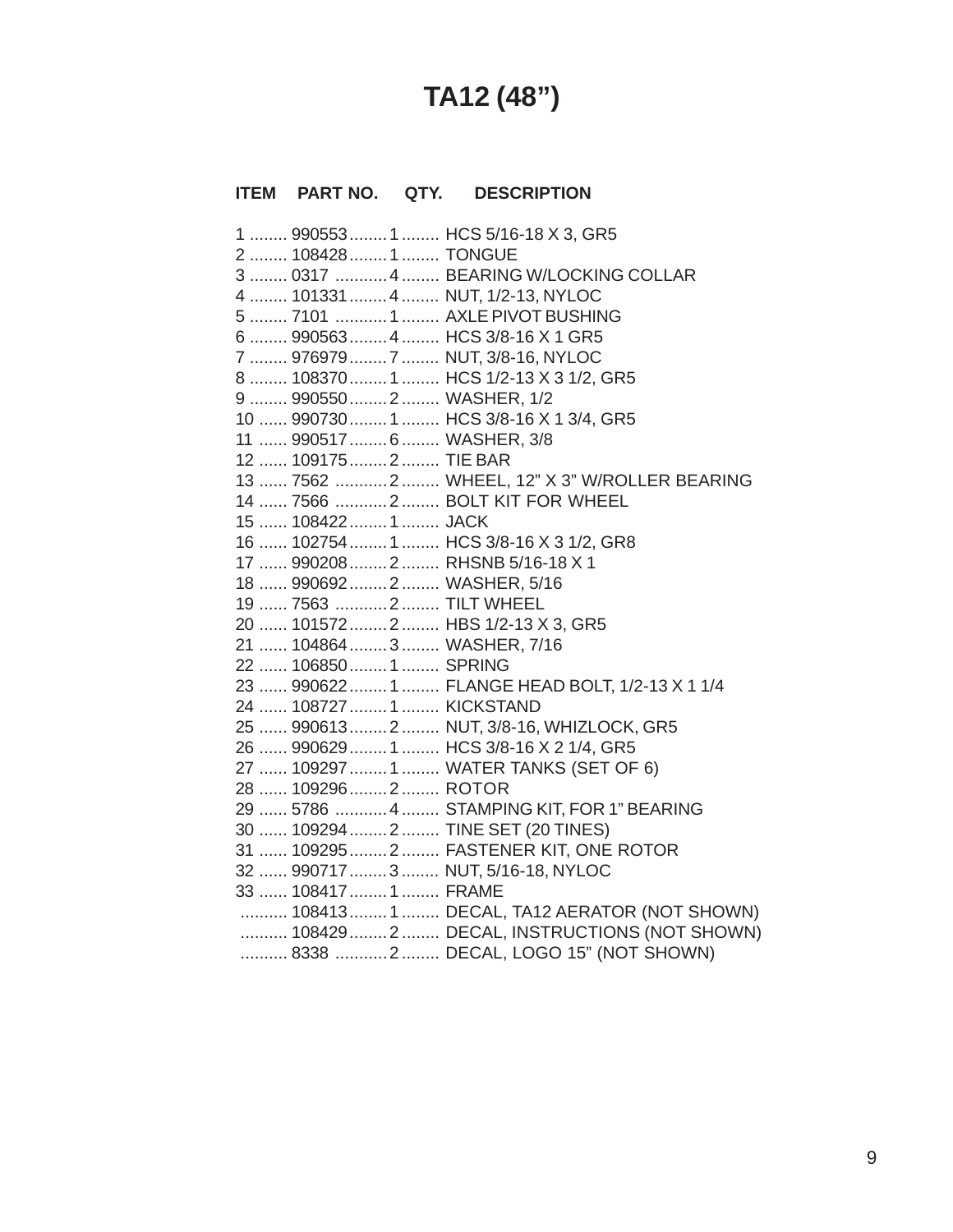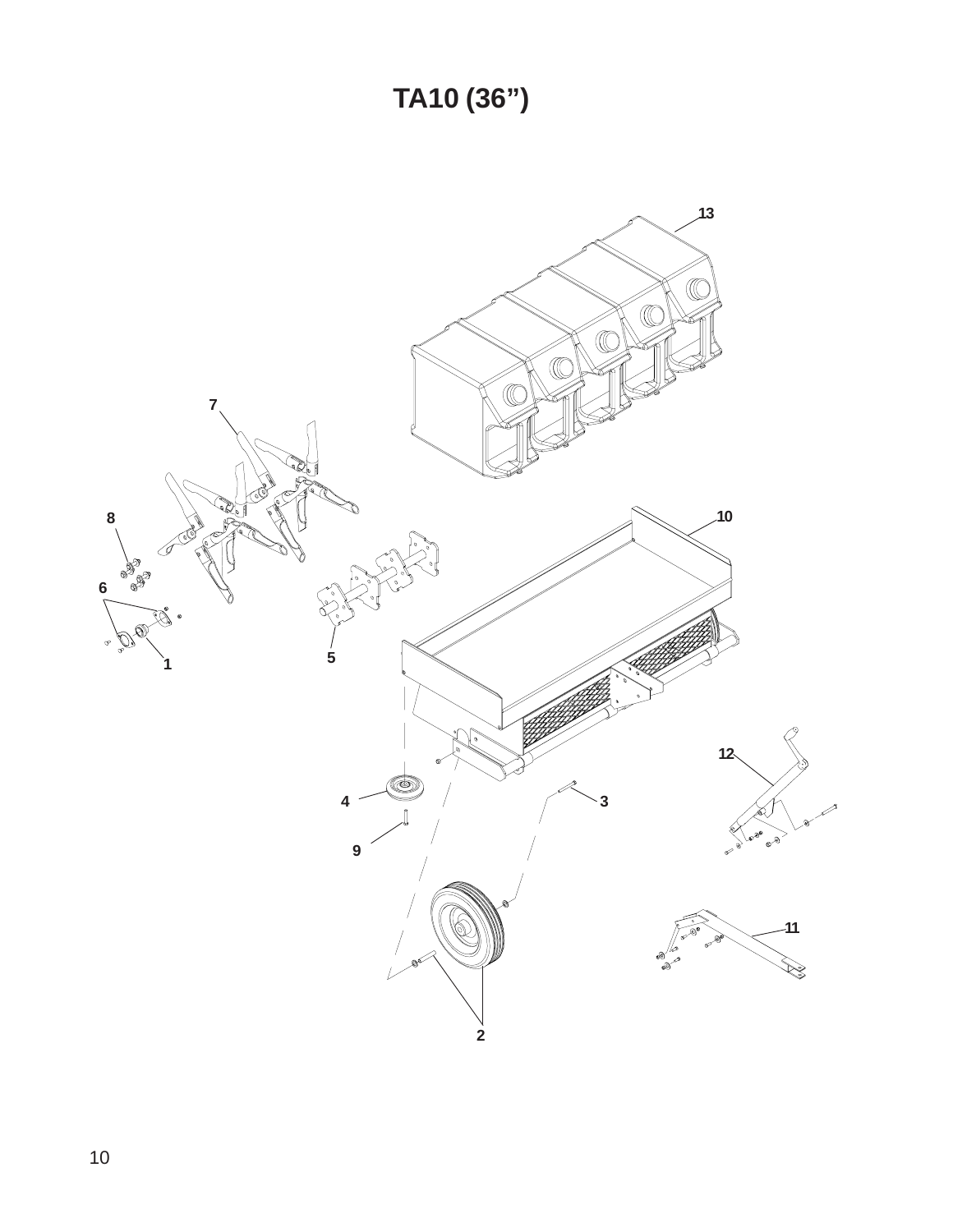# **TA10 (36")**

# **ITEM PART NO. QTY. DESCRIPTION**

|                                 | 1  0317  4  BEARING W/COLLAR                 |
|---------------------------------|----------------------------------------------|
|                                 | 2  7562  2  WHEEL, 12" X 3" W/ROLLER BEARING |
|                                 | 3  7566  2  BOLT KIT FOR 12" WHEELS          |
| 4  7563  2  TILT WHEEL          |                                              |
| 5  7575  2  ROTOR               |                                              |
|                                 | 6  5786  4  STAMPING KIT, FOR 1" BEARING     |
|                                 | 7  7571  2  TINE SET (16 PER ROTOR)          |
|                                 | 8  7574  2  FASTENER KIT, CORING TINE SET    |
| 9  101572  2  SCREW, 1/2-13 X 3 |                                              |
|                                 | 10  7550  1  CHASSIS WELDMENT                |
|                                 | 11  7552  1  TOW BAR W/ BOLT KIT             |
| 12  7553  1  JACK W/ BOLT KIT   |                                              |
|                                 | 7555  1  DECAL KIT (NOT SHOWN)               |
|                                 | 13  7510  1  WATER TANKS (SET OF 5)          |
|                                 |                                              |